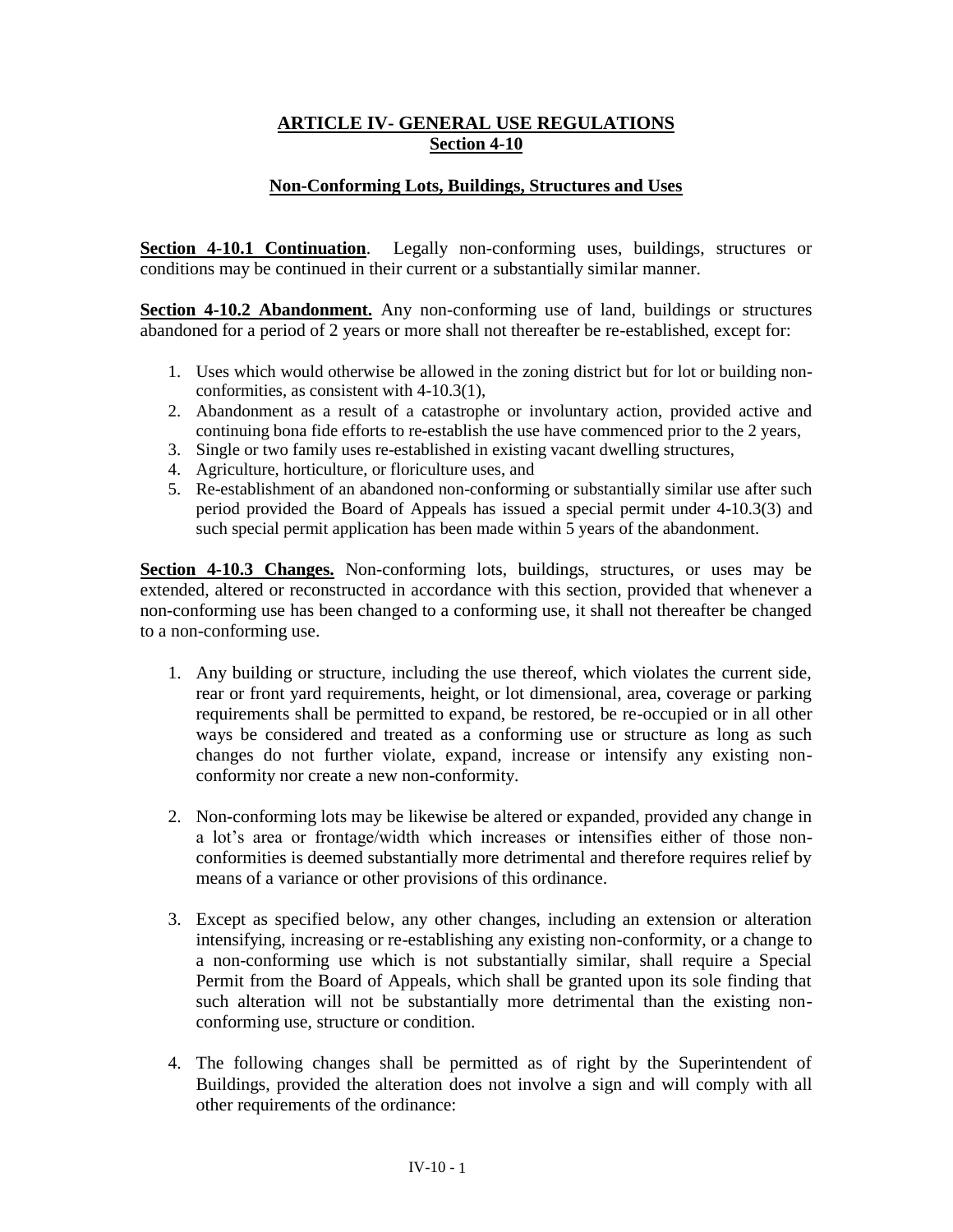- a. In the case of structure having a gross floor area of less than 2,500 square feet, or of any single or two family dwelling structure, where changes will not result in encroachment further into any non-conforming setback, nor a lateral extension of such setback by 25% or more of its existing length, nor an expansion of any nonconformity by 25% or more of the portion that is in non-conformance, nor any expansion of building height within a non-conforming setback area:
	- i. Its alteration or expansion for the same or a substantially similar use or for an allowed use;
	- ii. Its demolition, in whole or in substantial part, and reconstruction for a substantially similar or allowed use, provided such reconstruction results in less than a 25% increase in gross floor area and is commenced within 2 years of demolition or legal condemnation, whichever is earlier, and thereafter proceeds to completion within 1 year. The Board of Appeals may grant an extension of time for good cause.
- b. Expansion of a non-conforming use, or conversion to a substantially similar use, by less than 25%. Such expansion may be determined by an increase in floor area devoted to the use, duration of operation, number of employees, tenants or vehicle trips generated. Uses which are non-conforming by reason of their lacking a requisite special permit may be expanded in accordance with 1-50.8.

The Superintendent of Buildings may properly withhold approval and require a Special Permit if an adequate survey or documentation necessary to establish the preexisting conditions being relied upon is not provided.

Nothing herein shall be construed to allow for the creation of a new non-conformity without benefit of a variance.

Where an extension of a non-conformity has been afforded by this section, it shall not thereafter be further extended, except with the aforementioned Special Permit.

**Section 4-10.4 Residential Lot Protections.** Any lot not meeting current area and frontage/ width requirements may be built upon for any allowed single or two family dwelling purpose if such lot:

- 1. Conformed to the dimensional requirements for a building lot and the subject use at the time it was created,
- 2. Contains at least 50' frontage and 5,000 square feet of area, and
- 3. Has been maintained and mapped as a separate parcel in City Assessors records since April 20, 2021, provided
- 4. A special permit from the Board of Appeals is obtained if the lot previously contained dwelling structure and has been vacant for at least 2 years, or if the lot is or has been commonly owned with any adjoining land where such contiguousness to vacant land is otherwise relied upon to lessen or cure or a non-conformity and which would cause the parcels to merge for zoning purposes.